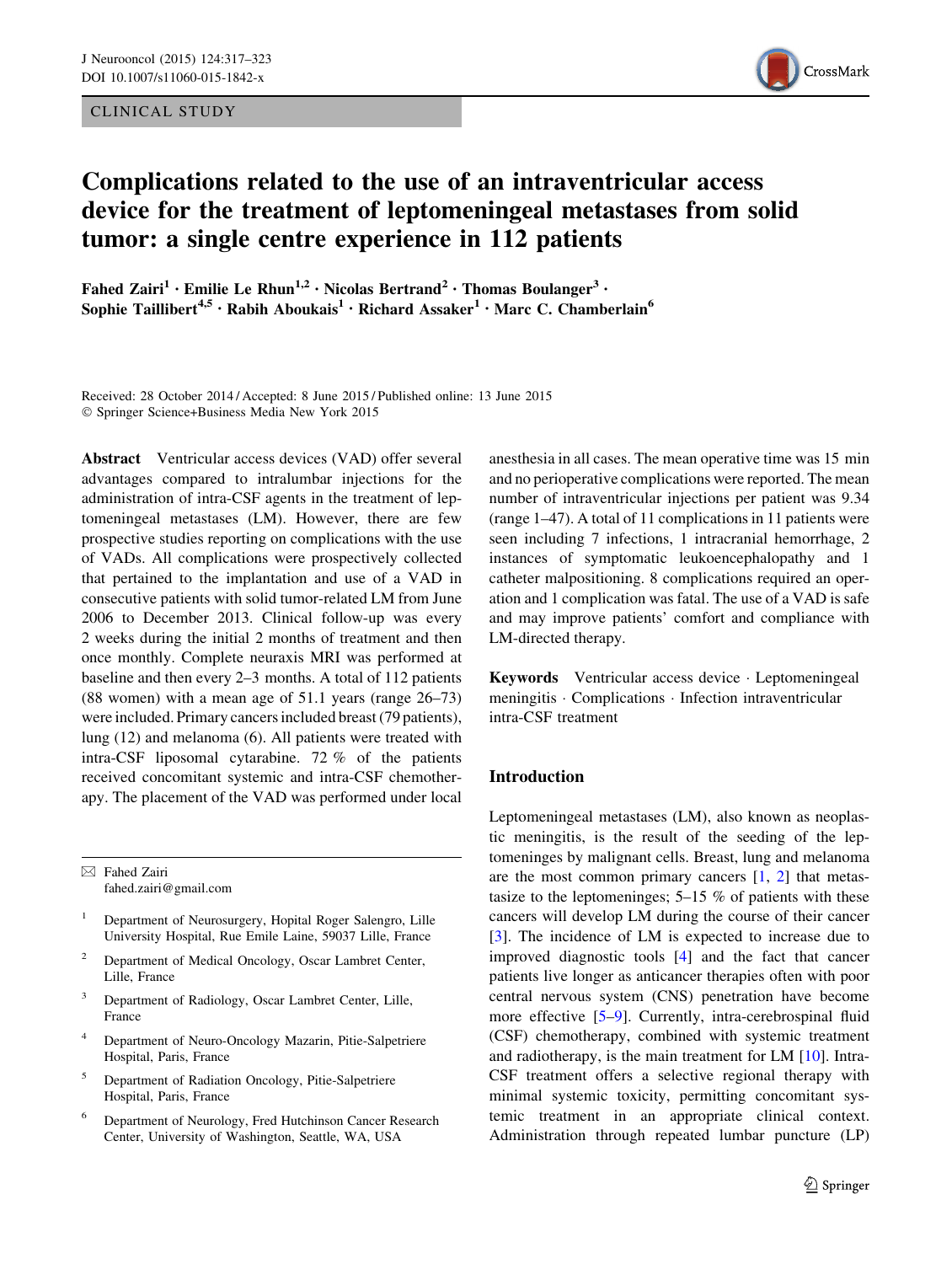presents many practical drawbacks. First, the drug is delivered into the epidural or subdural space without reaching the CSF, in up to 10 % of intrathecal (i.e. intralumbar) injections [[11,](#page-5-0) [12\]](#page-5-0). Secondly, drug distribution delivered by intralumbar administration is not uniform throughout the neuraxis [[13\]](#page-5-0), with a low and inconstant concentration of drug in the intracranial compartment, a fact that may negatively impact therapy. This appears to be especially true for short half-life agents such as methotrexate, thiotepa and cytarabine [\[12](#page-5-0)]. Advantages of intraventricular drug administration include a comparatively pain free procedure that may improve the patients' compliance, especially when bi-weekly administration is required. Moreover, intraventricular injections are more time efficient for the physician. Additionally use of a VAD obviates concerns about safety of drug administration in the context of thrombocytopenia [\[4](#page-5-0)]. Since its first introduction in 1963 by Dr Ommaya [\[14–17](#page-6-0)], the use of VADs has increased and permitted other intra-CSF drugs and drug schedules to be administered in the treatment of LM. However, the placement and use of VAD may result in various complications that can seriously impact the patient. There are few studies reporting the complication rates of VAD regarding their use in the treatment of LM and the majority are retrospective in design [\[18–20](#page-6-0)]. In this prospective study, 112 consecutive patients with solid cancer-related LM underwent placement of a VAD for intraventricular chemotherapy administration. All patients were prospectively followed and all complications related to the VAD were prospectively collected.

# Methods

## Inclusion criteria

In this prospective study, all patients who underwent placement of a VAD in our institution between January 2007 and December 2013, for the treatment of solid tumor-related LM were reviewed for VAD related complications. During the study period, 267 patients with LM have been treated in our institution. Criteria establishing a diagnosis of LM included  $[21-23]$  presence of malignant cells by CSF cytology or neuroradiologic findings consistent with LM (leptomeningeal or cranial nerve enhancement) and supportive clinical signs (Fig. 1). Patients in poor general condition, with rapidly progressive disease, or whose life expectancy was considered limited were not considered for placement of a VAD. For patients with what clinically was felt to be less aggressive disease and in whom the life expectancy was believed to be greater than 3 months, were offered a VAD to facilitate LM-directed treatment. A total of 129 patients were eligible for VAD placement. However, 17 patients were excluded as they presented a contra-indication for surgery such as systemic infection or bleeding diathesis. A total of 112 patients were enrolled in the study. All patients or their medical surrogate gave informed consent. The local ethics committee approved the study. A declaration to the CNIL (Comission Nationale de l'informatique et des libertés), an independent French administrative authority, was made on the 17 September 2004 in order to collect data prospectively (number of declaration: 1034071).



Fig. 1 Cranial axial (a) and spinal sagittal (b) T1-weighted MRI depicting an enhancement of the leptomeninges (arrows). Photography (MGG X 40) revealing the presence of cancer cells into the CSF (c)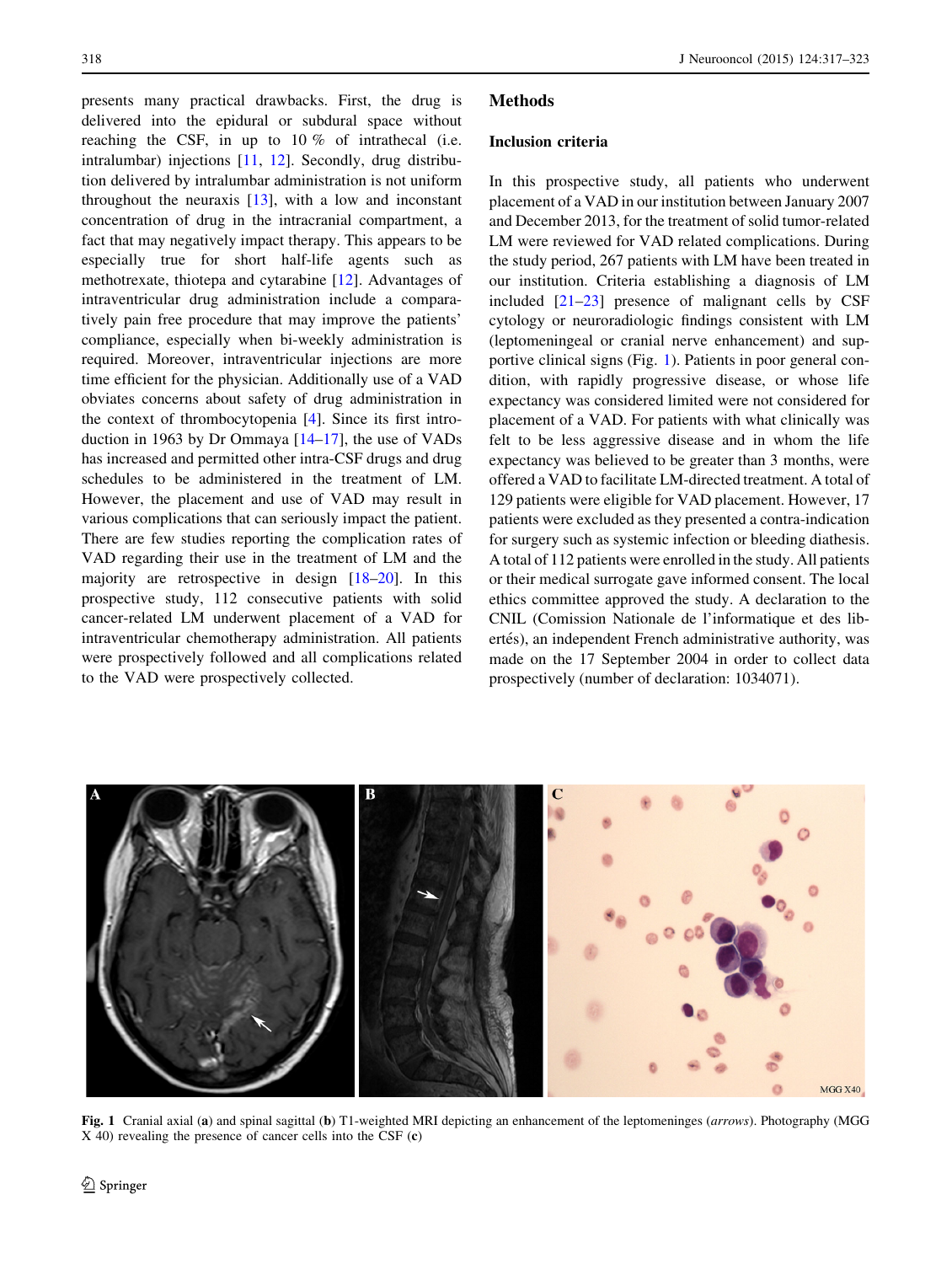### <span id="page-2-0"></span>Surgical procedure

All procedures were performed under local anesthesia by a single experienced surgeon. In the operating room, Patients were placed supine with the head slightly flexed. After performing a small shaving  $(4 \times 3 \text{ cm}^2)$ , the skin was thoroughly disinfected by multiple applications of betadine. The patient was then draped in sterile condition exposing the shaved skin. A 4 cm C-shaped incision was made in front of the right coronal suture. The incision was left-sided in two patients because of the presence of a right frontal metastasis. A 14 mm burr hole was then performed anterior to the coronal suture and 2 cm from the midline, using a power drill with an automatic clutch. Then the dura was opened and the catheter was placed at a depth of 7 cm in the frontal horn of the lateral ventricle using a strict perpendicular trajectory. Once CSF flow was observed, the catheter was connected to the reservoir. The same device has been used for all patients (Sophysa© RE2010). This device is a 0.6 ml biconvex reservoir, the diameter of which permits stabilization and secure anchorage in the burr hole. After placement of the device, digital pressure (i.e. barbotage) was systematically applied to test the VAD functionality. The skin was then closed in two layers. All procedures were performed under local anesthesia without any prophylactic antibiotic medication. Neuronavigation was not used in this case series.

## Chemotherapy schedules

Sustained release liposomal cytarabine (Depocyte®) was used as first-line treatment in all patients except two. Thiotepa and methotrexate were used at first- and secondprogression respectively. Intra-CSF chemotherapy schedules are summarized in Table 1. All injections were performed at a single institution, by the same trained team and using a standardized protocol. A 24-gauge Huber needle was inserted in the VAD reservoir chamber after meticulous sterile preparation of the skin. First, 5–10 ml of CSF was withdrawn for cytological and biological analysis. The

chemotherapy syringe was then connected to the needle using sterile technique. The chemotherapy was injected slowly over at least 1 min. Finally, the reservoir was flushed with 1 ml of sterile preservative free normal saline. Patients were advised to stay prone for 1 hour after drug administration. Oral steroids were administrated the day of and for a total of 5 days after administration of liposomal cytarabine only.

#### Clinical and radiological follow-up

All patients were re-evaluated before discharge to detect any procedure-related side effect. The same team performed a clinical evaluation before each intraventricular injection (i.e. every 2 weeks during the initial 2 months and monthly thereafter). Craniospinal MRI was performed at baseline, at 2 months (at the end of the induction phase) and every 3 months thereafter. Any clinical or radiological complication was prospectively collected. All patients were followed until their death.

## Results

#### Population

A total of 112 patients were included in the study (Table [2\)](#page-3-0). There were 88 women and 23 men with a mean age at diagnosis of 51.1 years (range 26–73). The mean Karnofsky performance score was 80.1 (range 60–100). The primary cancers included breast  $(n = 79)$ , lung  $(n = 12)$  and melanoma  $(n = 6)$ . 81 patients (72 %) received concomitant systemic chemotherapy, while 31 patients received intraventricular therapy only. No patient was lost to follow-up.

## **Surgery**

The mean operative time was 15 min (range 12–22 min) and blood loss was minimal in all cases  $(\leq 10 \text{ ml})$ . The

Table 1 Summary of chemotherapy schedules

| Drug         | Number of patients | Half-life in CSF | Dose $(mg)$ | Schedule                                            |  |
|--------------|--------------------|------------------|-------------|-----------------------------------------------------|--|
| Depocyte     | 110                | $14-21$ days     | 50          | Induction/consolidation: every 14 days for 2 months |  |
|              |                    |                  |             | Maintenance: every month until progression          |  |
| Thiotepa     | 29                 | $<1$ h           | 10          | Induction: twice weekly for 4 weeks                 |  |
|              |                    |                  |             | Consolidation: once a week for during 4 weeks       |  |
|              |                    |                  |             | Maintenance: once a month until progression         |  |
| Methotrexate | 10                 | $4.5 - 8h$       | 10          | Induction: twice weekly for 4 weeks                 |  |
|              |                    |                  |             | Consolidation: once a week for during 4 weeks       |  |
|              |                    |                  |             | Maintenance: once a month until progression         |  |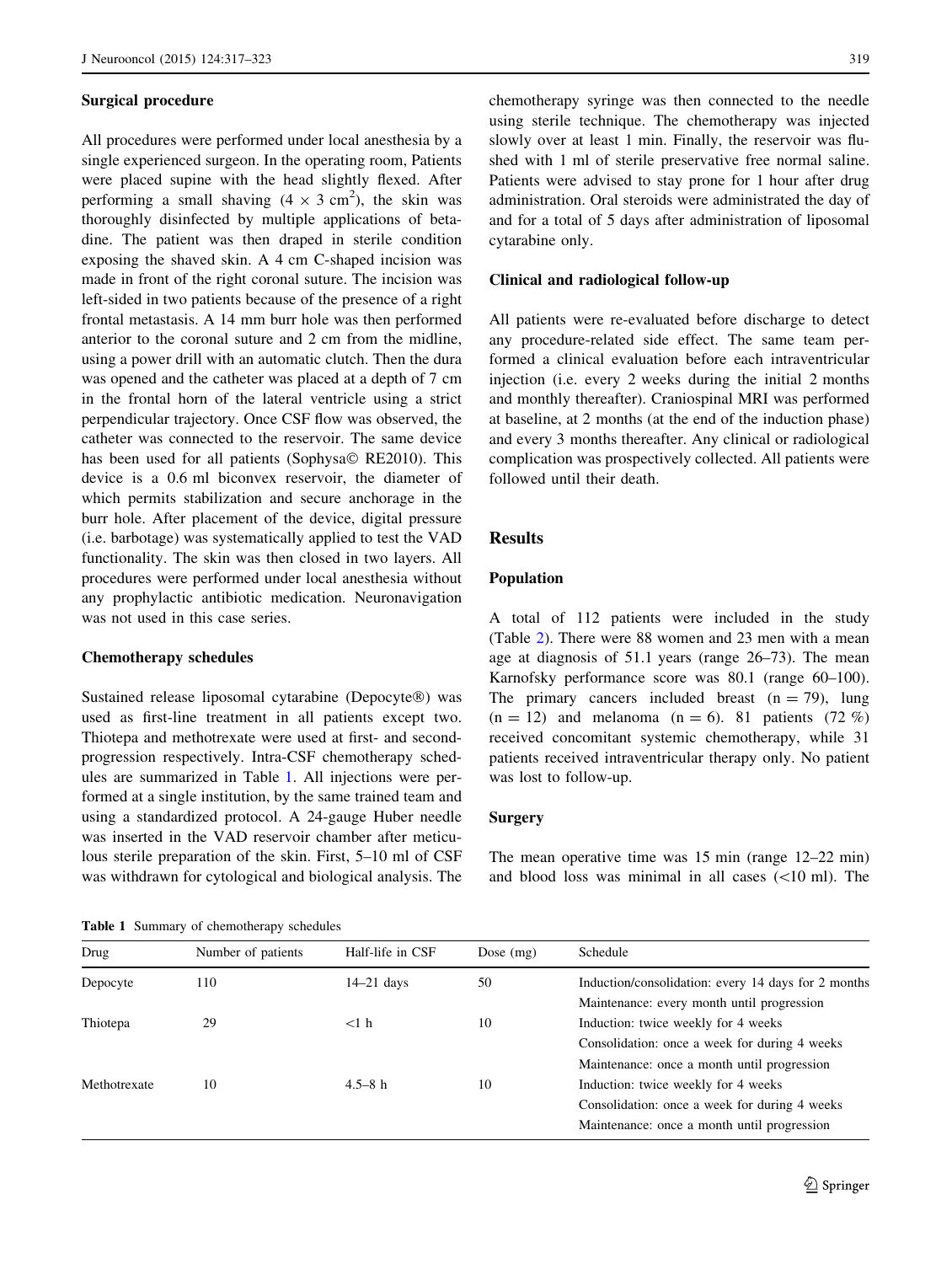<span id="page-3-0"></span>Table 2 Summary of main demographical characteristics

| Variable                             | Mean value     |  |
|--------------------------------------|----------------|--|
| Age (range)                          | $51.1(26-73)$  |  |
| <b>Sex</b>                           |                |  |
| Male $(\%)$                          | 23(20.5)       |  |
| Female $(\% )$                       | 89 (79.5)      |  |
| Karnofsky performance status (range) | $80.1(60-100)$ |  |
| Primary site                         |                |  |
| Breast $(\% )$                       | 79 (70.5)      |  |
| Lung $(\%)$                          | 12(10.7)       |  |
| Melanoma $(\%)$                      | 6(5.3)         |  |
| Other $(\% )$                        | 13 (11.6)      |  |
|                                      |                |  |

intraventricular catheter was misplaced in only a single patient, while two attempts were required for intraventricular insertion in three patients. Postoperative imaging confirmed the intraventricular placement of the catheter except for one patient who required an immediate surgical revision. One known epileptic patient manifested a seizure after surgery. As this patient had a history of seizures, and CT scanning confirmed the absence of a perioperative complication, discharge was not delayed nor was the postoperative seizure attributed to the surgery. All patients were discharged the same day as surgery.

## Intraventricular injections

A total of 1046 chemotherapy administrations were performed. The mean number of injections per patient was 9.34 (range 1–47). No immediate post-drug administration complications were seen. All patients were discharged 1–2 h after intraventricular injection.

## Complications

A total of 11 complications (9.8 %) occurred in 11 patients. Complications were distributed as follows: seven infections (6.2 %), two instances of symptomatic leukoencephalopathy  $(1.8\%)$ , 1 intracranial hematoma  $(0.9\%)$ , and 1 malpositioned catheter (0.9 %).

- *Infections* Only 3/7 instances of infection  $(2.7 \%)$  were considered to be related to the surgical procedure, all occurring during the first 30 days after surgery. In all three patients, local inspection of the VAD demonstrated clear evidence of infection (Table 3). The VAD was urgently removed in all three cases. The remaining four cases of infection occurred late post-implantation and were likely related to repeated access of the VAD. One patient presented 5 months post-implantation with a subcutaneous sterile inflammatory fluid collection and was treated with local care only. The remaining three patients presented with a febrile meningeal syndrome respectively 2, 4 and 5 months post-implantation. CSF analysis confirmed bacterial meningitis in all cases (Staphylococcus in two patients and Propionibacterium in 1 patient). The VAD was removed and patients were treated antibiotics (ceftriaxone and fosfomycine) for 2 weeks. The outcome was favorable for two patients allowing subsequent intrathecal chemotherapy. One patient progressed neurologically and subsequently died.
- Leukoencephalopathy Two patients developed a symptomatic leukoencephalopathy requiring removal of the VAD. MRI in both revealed an edematous mass in the right frontal lobe centered about the intraventricular catheter. In both instances, CSF cultures were sterile and the catheters were removed. Both patients received oral steroids and manifested a rapid and complete resolution of symptoms. Neither patient was reimplanted with a VAD; intrathecal chemotherapy was subsequently utilized.
- Hemorrhage One patient with a recent history of deep vein thrombosis treated with oral anticoagulation presented with an asymptomatic intraventricular hemorrhage. 2 weeks after VAD implantation, attempted CSF aspiration was unsuccessful. A CT-scan was performed and revealed an intraventricular hemorrhage

Table 3 Initial presentation and management of patients who experienced an infection of the device

| Patient        | Number of injections prior<br>to discovery of infection | Appearance of the VAD<br>at time of documented infection | Results of<br>CSF culture | Treatment         | Outcome  |  |  |  |
|----------------|---------------------------------------------------------|----------------------------------------------------------|---------------------------|-------------------|----------|--|--|--|
|                |                                                         | Infected                                                 | S. aureus                 | $DR+$ antibiotics | Resolved |  |  |  |
| 2              |                                                         | Infected                                                 | Negative                  | $DR+$ antibiotics | Resolved |  |  |  |
| 3              |                                                         | Infected                                                 | S. aureus                 | $DR+$ antibiotics | Resolved |  |  |  |
| $\overline{4}$ |                                                         | Collection                                               | Negative                  | Local care        | Resolved |  |  |  |
| 5              | 4                                                       | Normal                                                   | S. epidermidis            | $DR+$ antibiotics | Resolved |  |  |  |
| 6              |                                                         | Normal                                                   | S. aureus                 | $DR+$ antibiotics | Death    |  |  |  |
|                |                                                         | Normal                                                   | P. acnes                  | $DR+$ antibiotics | Resolved |  |  |  |
|                |                                                         |                                                          |                           |                   |          |  |  |  |

DR device removal, P. acnes propionibacterium acnes, S staphylococcus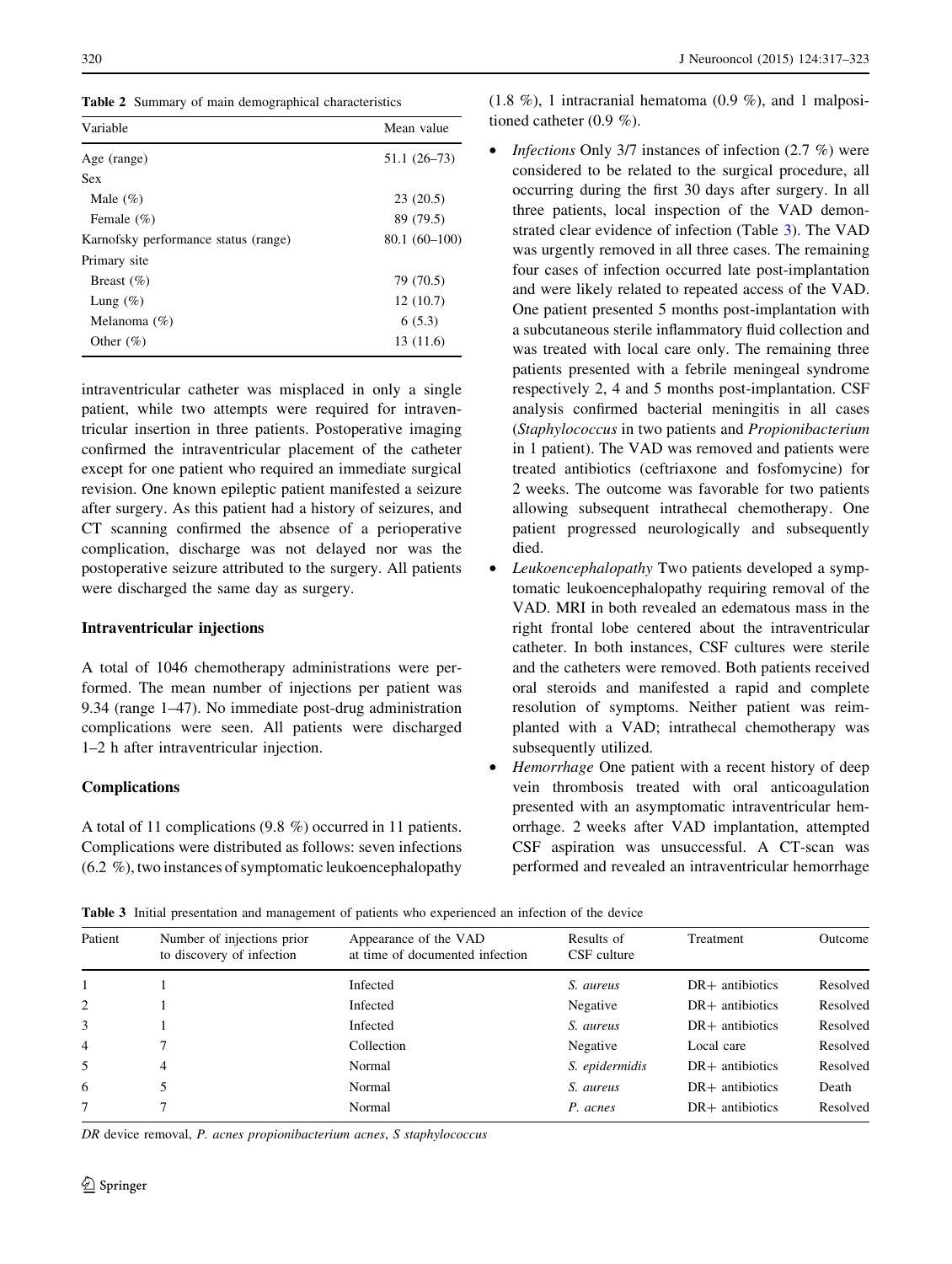that surrounded the catheter, likely causing obstruction. However, the hemorrhage was limited and has not caused hydrocephalus. After discussion with the referring oncologist, no further intra-CSF chemotherapy was administered and the patient died 76 days after the VAD placement from disease progression.

# **Discussion**

Leptomeningeal metastases is a CNS metastatic complication occurring in 5–15 % of all patients with solid cancers  $[1-3]$ . Intrathecal chemotherapy administered by LP has been the mainstay of treatment that in combination with systemic treatment appears to modestly extend survival [\[10](#page-5-0), [24,](#page-6-0) [25](#page-6-0)]. Nonetheless, intrathecal chemotherapy requires performing repeated LP, which can be uncomfortable for patients as well as both time and resource intensive for the clinic. Ventricular access devices are increasingly used for the treatment of LM, as they appear to improve patient comfort and compliance. Moreover, the intraventricular route allows a more uniform distribution of the chemotherapeutic agent in the entire neuraxis, especially into the ventricles where the tumor cells often accumulate. Indeed, a recent randomized controlled trial reported a survival benefit of the intraventricular route respect to the intra-lumbar injection [\[12](#page-5-0)]. This study has shown a statistically difference in terms of progression free survival in LM patients treated with intraventricular methotrexate vs. lumbar methotrexate (19 vs. 43 days;  $p = 0048$ ). This difference was not statistically significant for patients treated with sustained-release cytarabine (29 vs. 43 days;  $p = 0.35$ ), which is a long half-life drug compared with methotrexate (Table [1](#page-2-0)).

The main disadvantages of the VAD are complications related to its placement or use. As these complications may diminish the quality of life and shorten patient survival, the incidence of VAD complications is clinically relevant. Currently, most series reporting VAD complications in LM are retrospective and treat a heterogeneous cancer population [[14,](#page-6-0) [15](#page-6-0), [18](#page-6-0), [26\]](#page-6-0).

In this prospective study that included 112 patients treated for solid tumor-related LM, infection was the most common complication. Of the 7 cases of infection observed, 3 infections were considered to be related to the surgical procedure, as all occurred in the first 30 days after the insertion of the device. The surgery-related infection rate is in accordance with those reported in previous retrospective series. As demonstrated for ventriculoperitoneal shunts [[27\]](#page-6-0), shortening the operative time and applying standardized operative procedures can diminish this complication. Currently all procedures at our institution are performed by a single experienced surgeon. Although our patients did not receive prophylactic antibiotics prior to the skin incision, this strategy is often utilized and might be considered as a possible adjuvant therapy to decrease the infection rate. Indeed, it is currently recommended to administer antibiotic prophylactically prior to a neurosurgical intervention, as is commonly performed at our institution for most neurosurgical procedures. The management of surgery-related infections most often requires culture appropriate antibiotics and removal of the infected device. The four remaining infections in this prospective case series were believed to be related to repeated access of the VAD. The low infection rate (3.6 % per patient and 0.38 % per injection) seen in the current series is quite similar to those reported in recent retrospective studies [[28,](#page-6-0) [29\]](#page-6-0). This finding highlights the importance of nursing care and the performance of strict sterile technique during each injection [[30\]](#page-6-0). At our institution all intra-CSF chemotherapy administrations are performed by a single trained team using the same standardized protocol. The management of access-related infections is still controversial. In our series, it was decided to remove the device in all patients with proven bacterial meningitis. Some authors recommend preservation of the device and use of intraventricular antibiotic therapy [[31,](#page-6-0) [32\]](#page-6-0). However, there is limited evidence in the literature to support this recommendation.

Symptomatic leukoencephalopathy is an increasingly reported complication of intraventricular chemotherapy [\[33–35](#page-6-0)]. It occurs as a consequence of retrograde drug movement along the catheter tract exposing surrounding white mater to elevated chemotherapy drug concentrations and resulting in white matter injury. Patients with such a complication present with signs of an intracranial mass and associated intracranial hypertension, occasionally motor weakness and rarely with seizures. MRI reveals an oedematous mass around the catheter with surrounding brain displacement. In an attempt to mitigate this complication, particular attention to measure the length of the inserted intraventricular catheter is used. Furthermore during each drug injection, chemotherapy is administered slowly after having aspirated 5–10 mL of CSF, in order to avoid ventricular overfilling and hypertension that may facilitate retrograde flow along the catheter tract. Unfortunately, CSF flow study has not been performed in patients with leukoencephalopathy. Although, no patient harboured MRI signs of CSF blockage, their contribution in the development of leukoencephalopathy, due to focal high concentration cannot be excluded. Treatment of this complication utilizes oral (or intravenous) steroids, discontinuing intraventricular injections and device removal. Intrathecal chemotherapy was utilized subsequently in our patients.

Although, intracranial hemorrhage is a serious complication of VAD insertion and use, this complication has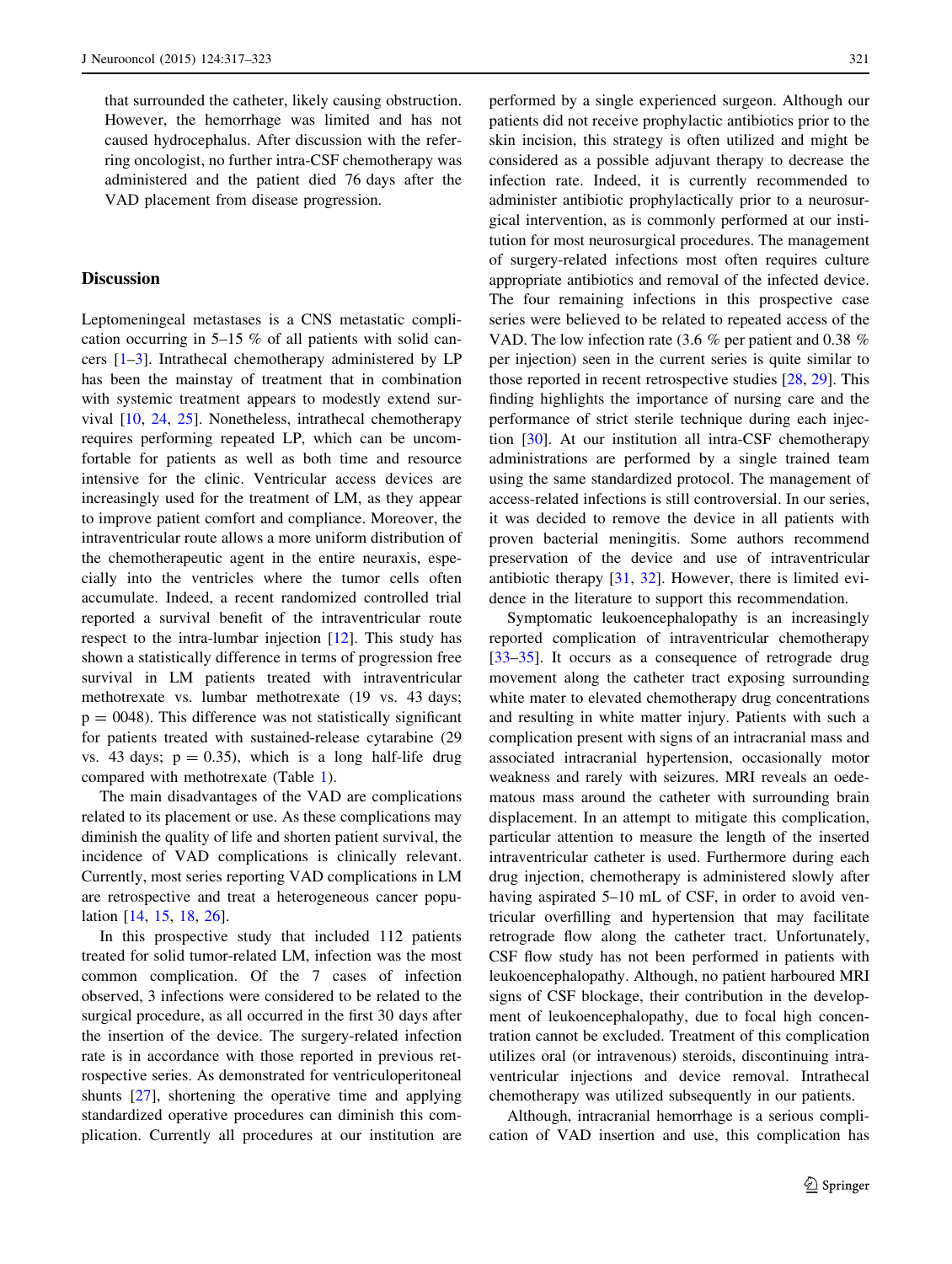<span id="page-5-0"></span>been infrequently reported in previous studies [10, [14–16](#page-6-0)]. Similarly in the current series only a single patient manifested this complication. Safeguarding against this complication, all patients undergo a coagulation screen prior to implantation as well as a brain MRI to rule out possible parenchymal lesions that may be in the path of the intraventricular catheter. Note, that patients treated with anticoagulation are likely to have an increased risk of intracranial hemorrhage. Despite of the proper management of anticoagulant treatment during the perioperative period, an intracranial bleeding may occur up to several days after implantation. Other series support this statement. In a retrospective series of 107 patients who underwent the placement of a VAD, Sandberg et al. [[16\]](#page-6-0) reported three intracranial hemorrhage, two of which occurring in patients treated with anticoagulation.

In this series there was a very low rate of mechanical dysfunction of the VAD. No case of migration or disconnection was encountered. This may reflect the design of more recent VADs that result in stabilization and anchorage of the reservoir in the burr hole and improved connections between the catheter and the reservoir. A single case of catheter misplacement that required early reoperation was seen in this series. Although, all catheters were inserted under local anesthesia without use of a navigation system, the misplacement rate is nonetheless low in the current series [\[14–16](#page-6-0), [18](#page-6-0)]. This may in part be a result of the fact that a single trained surgeon inserted all catheters in a standardized way. In our series, we used a power drill with an automatic clutch for security purpose and to avoid excessive movements of the head. However, held hand drills could be alternatively used, taking attention to shape the hole to the diameter of the device.

In the current prospective series, an overall complication rate of 9.8 % (11 instances) in 11 patients in whom a VAD was placed for LM treatment. In 9/11 patients with VAD related complications, reoperation was required. Only a single complication was fatal. The complication rate in the current series is less than those reported mainly as a consequence of fewer instances of intracranial hemorrhage and mechanical VAD dysfunction. Although, insertion and access of a VAD is not technically demanding, application of standardized protocols by a trained team is required to minimize complications associated with the use of VADs.

In our study, we focused only on complications related to the VAD, and we have not reported side effects related to intra-CSF chemotherapy. The incidence of such side effects is difficult to measure as neurological symptoms may be partly due to the disease itself. In a recent retrospective cohort of 120 patients treated by liposomal cytarabine (intraventricular route,  $n = 80$  and lumbar route,  $n = 40$ ), Chamberlain [\[36](#page-6-0)] reported Common Toxicity Criteria  $\geq$  Grade 3 neurotoxicity in 60 cycles  $(11.5\%)$  in 28 patients  $(23.3\%)$ . Most toxicities were transient but 20 of them required hospitalization. Note that the route of administration did not influence the frequency of such treatment-related toxicities.

# Conclusion

The use of a ventricular access device facilitates intra-CSF chemotherapy delivery in patients with LM. The device insertion as well as use improves patients comfort and compliance, hastens clinic work flow and appears to be safe with a low complication rate. An acceptable VAD related morbidity can be achieved when used by a trained team. For patient's best care, device placement should be performed by a senior surgeon and intraventricular chemotherapy administered by a trained team.

Conflict of interest None.

## References

- 1. Yap HY, Yap BS, Tashima CK, DiStefano A, Blumenschein GR (1978) Meningeal carcinomatosis in breast cancer. Cancer 42:283–286
- 2. Amer MH, Al-Sarraf M, Baker LH, Vaitkevicius VK (1978) Malignant melanoma and central nervous system metastases: incidence, diagnosis, treatment and survival. Cancer 42:660–668
- 3. Grossman SA, Krabak MJ (1999) Leptomeningeal carcinomatosis. Cancer Treat Rev 25:103–119
- 4. Le Rhun E, Taillibert S, Chamberlain MC (2013) Carcinomatous meningitis: leptomeningeal metastases in solid tumors. Surg Neurol Int 4:S265–S288
- 5. Chamberlain MC (2005) Neoplastic meningitis. J Clin Oncol 23:3605–3613
- 6. DeAngelis LM (1998) Current diagnosis and treatment of leptomeningeal metastasis. J Neurooncol 38:245–252
- 7. Blaney SM, Poplack DG (2000) Neoplastic meningitis: diagnosis and treatment considerations. Med Oncol 17:151–162
- 8. Pace P, Fabi A (2006) Chemotherapy in neoplastic meningitis. Crit Rev Oncol Hematol 60:528–534
- 9. Brem SS, Bierman PJ, Black P, Blumenthal DT, Brem H, Chamberlain MC et al (2008) Central nervous system cancers: clinical practice guidelines in oncology. J Natl Compr Cancer Netw 6:456–504
- 10. Bokstein F, Lossos A, Siegal T (1998) Leptomeningeal metastases from solid tumors: a comparison of two prospective series treated with and without intra-cerebrospinal fluid chemotherapy. Cancer 82:1756–1763
- 11. Chamberlain MC (2009) Leptomeningeal metastasis. Curr Opin Neurol 22:665–674
- 12. Glantz MJ, Van Horn A, Fisher R, Chamberlain MC (2010) Route of intracerebrospinal fluid chemotherapy administration and efficacy of therapy in neoplastic meningitis. Cancer 116: 1947–1952
- 13. Shapiro WR, Young DF, Mehta BM (1975) Methotrexate: distribution in cerebrospinal fluid after intravenous, ventricular and lumbar injections. N Engl J Med 293:161–166